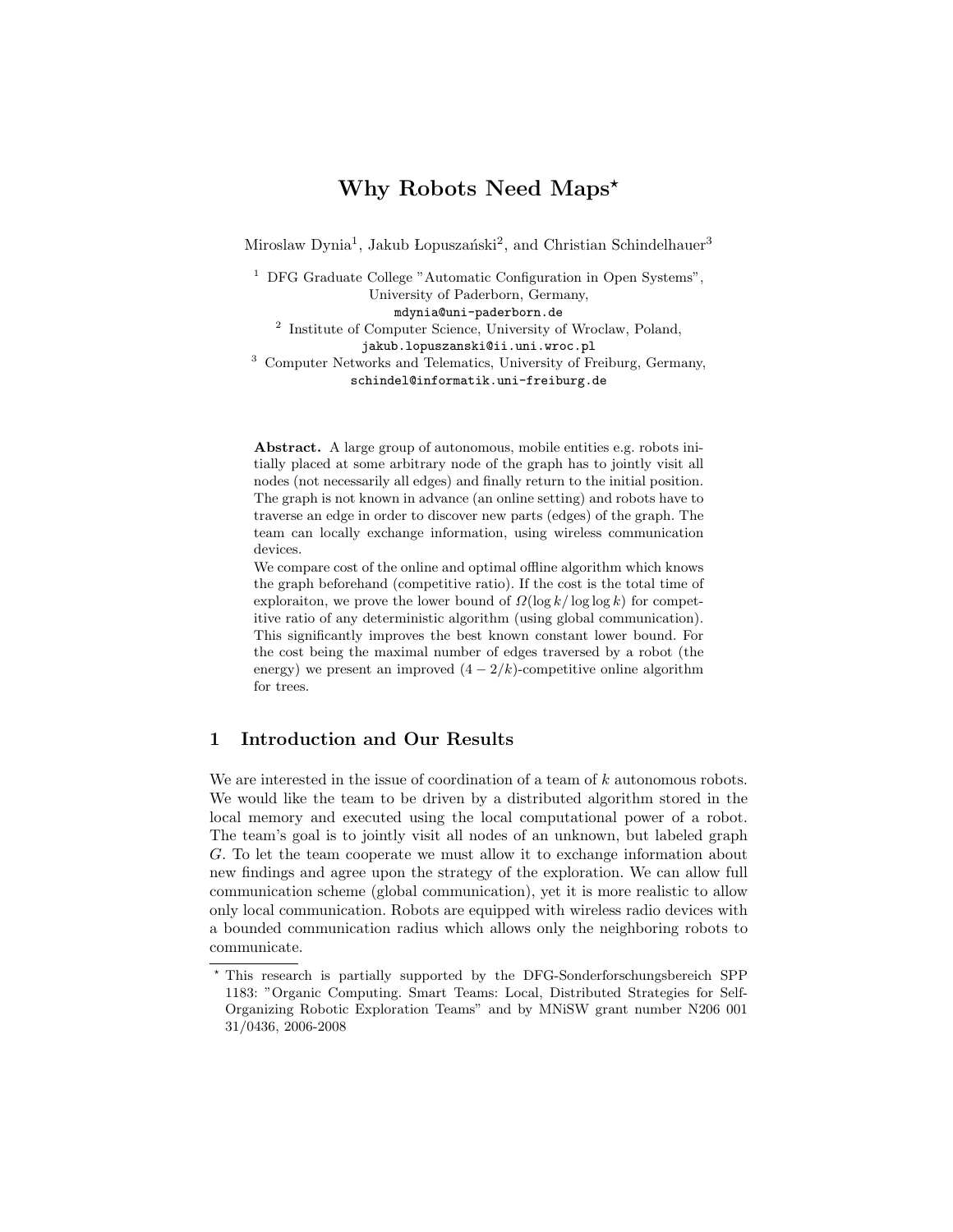The team is initially placed in a node of the unknown graph G modeling the network or e.g. an unknown terrain, where nodes correspond to the interesting locations, and edges model the accessibility between locations. Additionally, we assume that all edges and nodes of G are labeled and thus can be locally distinguished by a robot. A goal for the robots is to jointly visit all nodes of the graph and finally return to the initial node. We consider two cost models. In the first model we assume the cost measure to be the total time of the exploration where in the second model it is the maximal energy (number of edges) used by a robot.

It is clear that knowing the graph beforehand (offline setting), the team would agree on the best strategy before the exploration and then fully explore the graph without using communication at all. Intuitively, the cost of such an exploration should be smaller than the cost needed in the *online setting* where the graph is not known in advance.

The competitive ratio is the ratio between the cost of the online and the optimal offline algorithm. Competitive ratio of 1 would mean that robots can efficiently explore even though the "map of the graph" is not known. In fact, for the time model we show that this ratio is significantly larger even assuming the global communication (see Sect. 3). We show the lower bound of  $\Omega$  (log k) for the competitive ratio of any deterministic graph exploration algorithm using  $k$  robots. This is a significant improvement comparing to the constant factor bounds known so far. For the energy model (Sect. 4) we show the  $(4 - 2/k)$ competitive algorithm which explores trees and uses strictly local communication (in fact robots communicate only in the root of tree).

# 2 Prior and Related work

There are many results (e.g.  $[1-6]$ ) concerning exploration of a graph using small number of robots. Authors of [5] present strategies for a robot which has to traverse all edges minimizing the number of edge traversals. They bound competitive ratio (an overhead related to the lack of topology's knowledge) of their algorithms for several classes of graphs. Authors of [2] show a strategy for two robots to explore (in polynomial time) all nodes of an unlabeled, strongly connected, directed graph.

The real impact of robot's cooperation can be observed by studying the algorithms which use larger number of robots  $(k > 2)$ . Robots can collectively perform many tasks (e.g. black-hole search [7, 8] or rendezvous [9]) but here we focus on the problem of an exploration. Dealing with a group of robots, there are many coordination problems e.g. gathering or pattern formation [10] which a team might exercise during the exploration of an unknown terrain (or unlabeled graph like in  $[2, 11]$ ). Those problems might arise from the sensor inaccuracy, odometry error related to the movement or from some computational problems. However, in many publications this is overcome assuming that either the exploration concerns the network or the terrain is represented by the labeled graph in which these problems do not occur.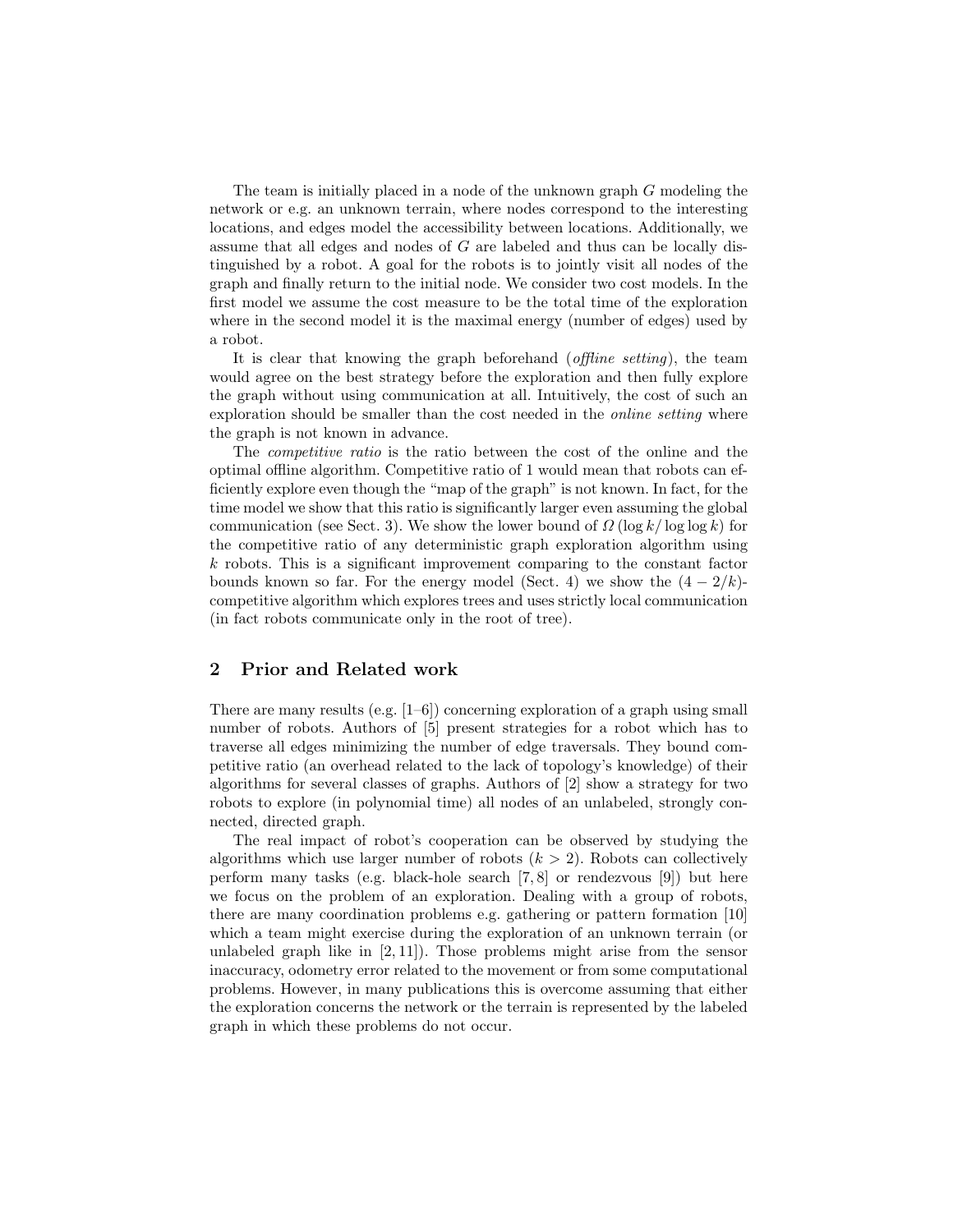The problem of collective tree exploration is addressed in [12]. Authors present the lower bound of  $2 - 1/k$  for competitive ratio of an arbitrary exploration algorithm using  $k$  robots. Additionally, they prove that if no communication is allowed, it is not possible to explore efficiently (competitive ratio  $\Omega(k)$ ). Their online algorithm for tree exploration uses global communication and achieves competitiveness of  $O(k/\log k)$ . Additionally, in [13] we present online algorithms for exploration of so called sparse trees and e.g. for trees D in height, which can be embedded in 2-dimensional grids, the algorithm achieves competitive ratio of  $O(\sqrt{D})$ . The problem with the cost model related to the maximal energy used by a robot is addressed in [14]. Authors present the lower bound of 3/2 and distributed 8-competitive algorithm for trees which uses only local communication.

In [15] the group of simple robots (could be represented by the primitive final automata) fills the integer grid subject to minimize the makespan. Initially, the robots are standing outside the grid (by so called doors) and can consecutively enter the grid, with the additional assumption that only one robot can occupy one node. They develop optimal solution for the single-door case and  $O(\log(k +$ 1))-competitive algorithm for multi-door case.

# 3 The Time Model

Consider an arbitrary graph  $G = (E, V)$  with a distinguished node  $s \in V$ . The team of  $k$  autonomous mobile robots starts in  $s$ , visits all nodes of  $G$  and finally returns to s. It takes one time step for the robot to traverse an edge and since there are many synchronized robots, there might be many edges which are traversed in parallel by the team during one time step.

In this chapter we focus on the total time of such an exploration and furthermore we compare it to the time needed by the optimal offline algorithm. We show that for each deterministic algorithm there exists a tree-like graph which cannot be efficiently explored. Although there is a local communication granted for robots we show that having even global communication does not help if we do not know the map in advance. This means that in the worst case no online algorithm can explore efficiently, if compared to the time needed by the optimal offline algorithm.

First in the Sect. 3.1 we introduce the Jellyfish tree which is used in Sect. 3.2 to prove the lower bound of  $\Omega(\log k / \log \log k)$  for competitive ratio of an arbitrary deterministic exploration algorithm A.

#### 3.1 The Jellyfish tree

We define a class of trees which contains the lower bound tree for any arbitrary deterministic algorithm. Assume  $t > k$  and take some permutation  $\sigma$  of set 1 through k. Jellyfish tree  $J(k, t, \sigma)$  consists of k subtrees (tentacles) numbered from 1 trough  $k$ , connected by the root (see Fig. 1).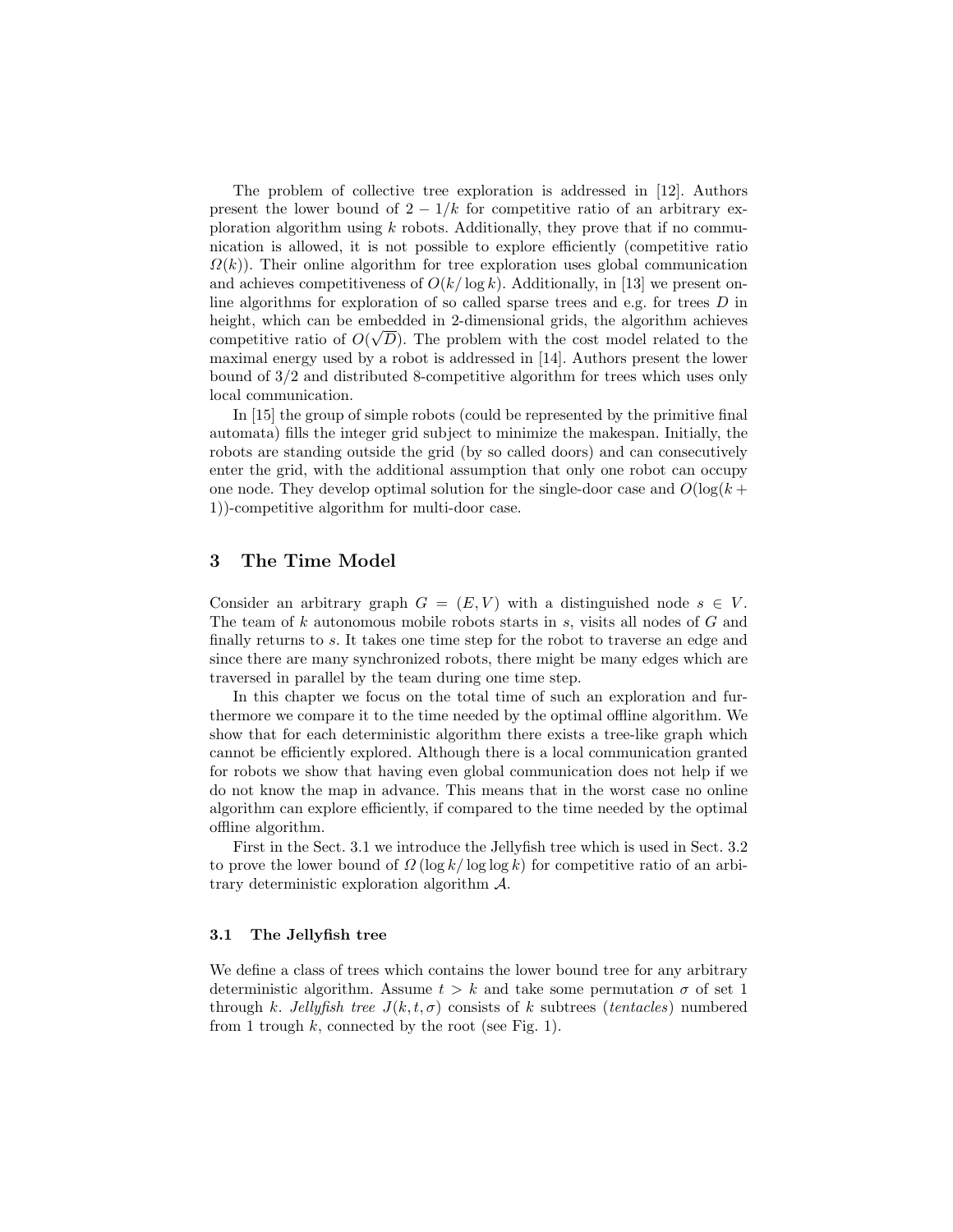The tentacle consists of a poison of a certain size which is attached to the single path of the length  $t$ . Each level of poison (but the first one) consists of  $t$ nodes, all connected to the main node of the previous level. The main node is the one which was visited by any robot as the last one on this level. Therefore, all nodes on the level l have to be visited before any other node on the level  $l+1$ is visited. This also means that any algorithm using  $k' \leq k$  robots traversing one tentacle of size  $s_i$  needs at least  $t + 2\frac{t \cdot l}{k'}$  time steps to reach the main node on level l. However, if the configuration of the main nodes is known, it takes only  $t + 2l$  to do the same. The complete exploration of this tentacle needs at least  $2t + 2\frac{t \cdot s_i}{k'}$  if main nodes are not known.

The size of a poison contained in the  $i$ -th tentacle is defined by the function

,

$$
s_{\sigma(i)} := \left\lceil \frac{k}{\log k} \cdot \frac{1}{i} \right\rceil
$$

where the permutation  $\sigma$  allows to rearrange the order of poisons. Later, in Sect. 3.2 we define the permutation  $\sigma_A$  for the algorithm A in such a way, that the sizes of poisons are in the inconvenient configuration for the algorithm.



Fig. 1. Definition of a poison and the Jellyfish tree  $J(t, k, \sigma)$ .

#### 3.2 Online Analysis

For an arbitrary (yet fixed) algorithm  $A$  we define a particular lower bound tree  $J(t, k, \sigma_A)$  by defining a permutation  $\sigma_A$  and taking an arbitrarily large t (it must be at least  $t > k$ ). The configuration of the main nodes within  $J(t, k, \sigma_A)$ is also defined by A. The permutation  $\sigma_A$  is constructed in such a way, that it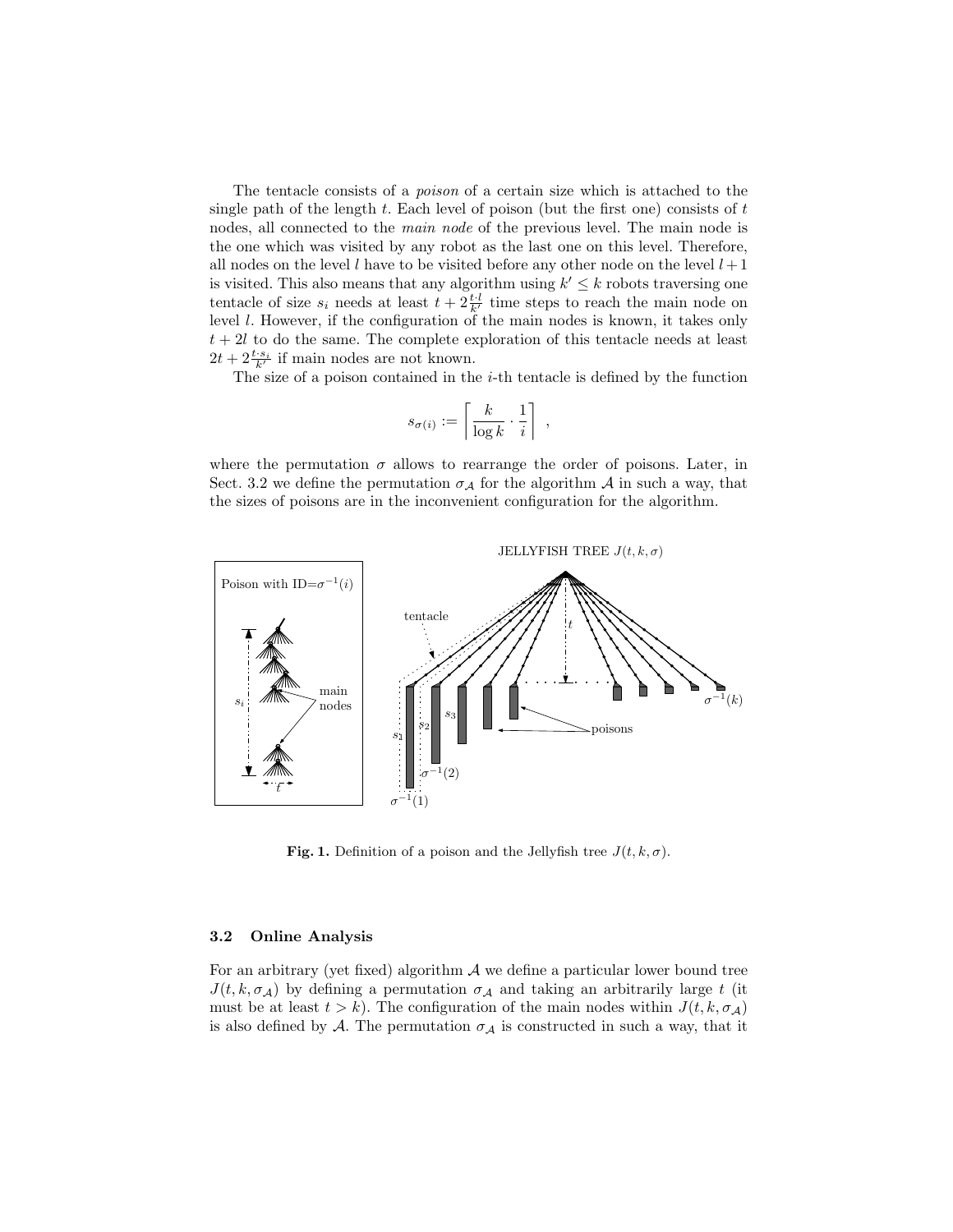maximizes the ratio between the exploration time of  $A$  and an optimal offline algorithm on the same tree.

We start with the observation that being independent on the permutation and other parameters of the Jellyfish tree, the offline exploration is easy.

**Lemma 1.** Assuming that the tree is known beforehand (i.e.  $t > k$  and  $\sigma$  are known), there exists the algorithm with k robots which explores  $J(t, k, \sigma)$  in  $O(t)$ steps.

*Proof.* The graph  $J(t, k, \sigma_A)$  is  $h := t + k/\log k$  in height and has at most

$$
2tk + (tk/\log k) \cdot \sum_{i=1}^{k} 1/i = O(tk)
$$

nodes. Therefore we have  $h = O(t)$  and  $n/k = O(t)$  and using e.g. the approximation algorithm from [14] we can get the algorithm exploring in time  $O(t)$ .  $\square$ 

To prove a bad performance of the algorithm  $A$  we study the performance of the similar algorithm which works in a synchronized rounds. We define a class of synchronized algorithms (see Alg. 1) which explores the given Jellyfish tree. The particular algorithm within this class is fully defined by the sequence  $f_i^{(r)}$  (1  $\leq i \leq k, r \geq 1$ ) which dictates the distribution of robots among the tentacles within the round. Therefore, for each round r we require  $f_i^{(r)} \geq 0$  and additionally

$$
\sum_{i=1}^{k} f_i^{(r)} = k \; .
$$

During a round, the value  $f_i^{(r)}$  defines the size of the subgroup assigned to explore the i-th tentacle. The exploration within the assigned tentacles is carried out in parallel, and at the end of the round, all robots meet in the root to make a new assignment for the next round.

Define  $a_j^{(r)} := 1$  for  $j \leq f_1^{(r)}$  and otherwise  $a_j^{(r)} := q$ , where q fulfills

$$
\sum_{i=1}^{q-1} f_i^{(r)} < j \le \sum_{i=1}^{q} f_i^{(r)}
$$

.

If the j-th robot goes to the tentacle  $a_j^{(r)}$  it results in the distribution described by  $f_i^{(r)}$ . The sequence  $f_i^{(r)}$  is known to each robot and thus the team can easily agree upon the assignment.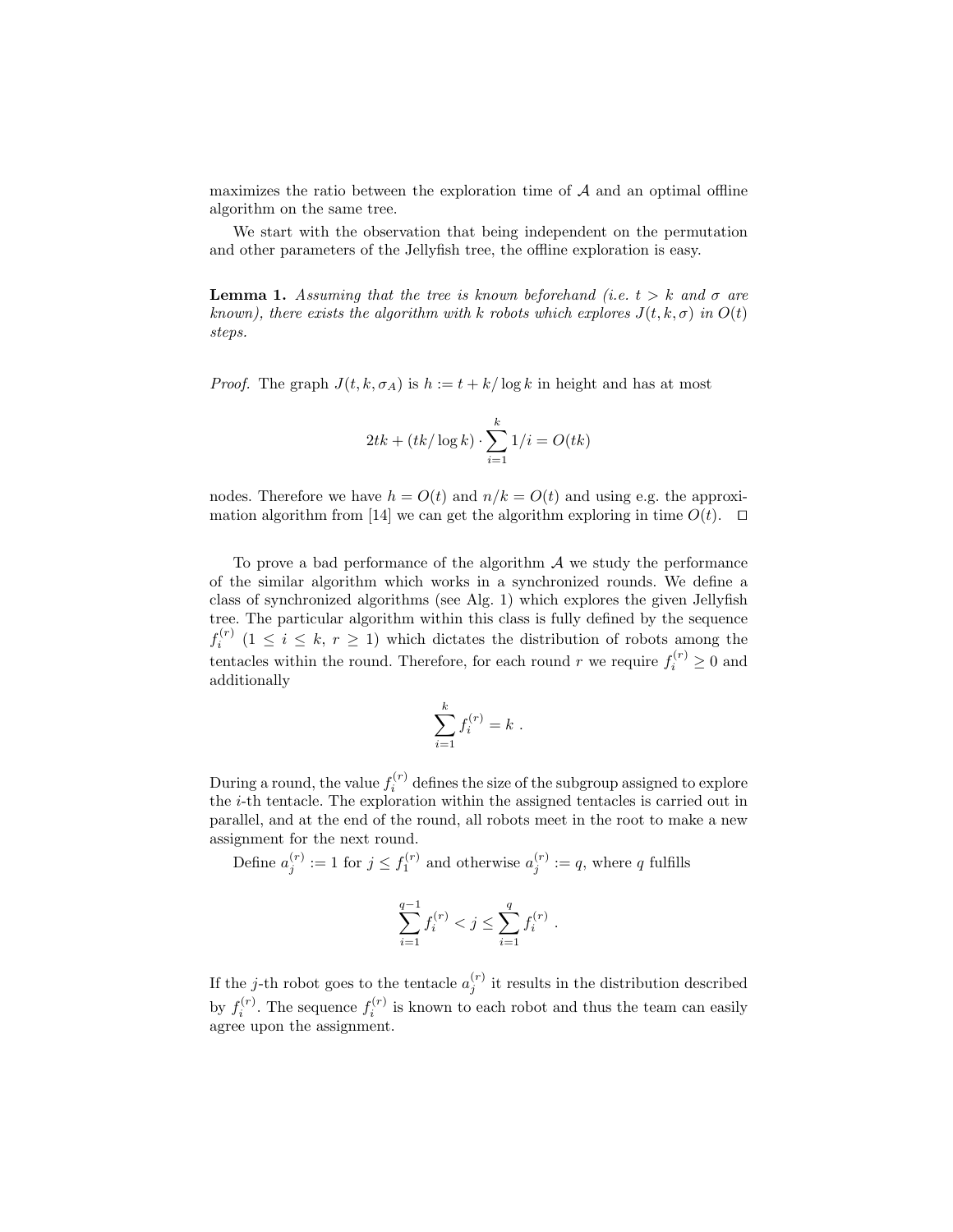Algorithm 1 Synchronized Algorithm

Require:  $id \leftarrow \text{robot's ID}$  $r \leftarrow 1$  // round counter while  $(J \text{ is not yet explored})$  do  $j \leftarrow a_{id}^{(r)}$  $\frac{1}{1}$  the assigned tentacle  $v \leftarrow$  the furthest explored main node in the j-th tentacle move to  $v$  (using a simple path in tree)  $l \leftarrow 0$ while  $(l < f_j^{(r)}$  and j-th tentacle is not yet explored) do collectively visit all  $t$  nodes connected by an edge to  $v$  $v \leftarrow$  the next main node connected to v  $l \leftarrow l + 1$ end while return to the root (using a simple path in tree)  $r \leftarrow r + 1$ end while

Collective exploration carried out in the second 'while' loop is executed by the team of  $k' = f_j^{(r)}$  robots initially located in the main node v. There are t edges outgoing from  $v$  (one of them is connected to the main node of the further level). The team spreads itself uniformly among those edges, end explores it in parallel. Since there are more edges than robots, this must be repeated  $\lceil t/k' \rceil$ times until all edges on this level are explored. The main node on the further level is known and the team moves there to explore further levels. The loop breaks when there are  $f_j^{(r)}$  additional levels explored, which takes

$$
k' \cdot (2 \cdot \lceil t/k' \rceil + 1) - 1 \le 5t
$$

time steps.

Traveling to the first main node takes t steps, traveling along the already explored main nodes inside of a poison takes also at most  $t$  steps (as we have  $s_i \leq k \leq t$ ). As we have seen, the further exploration takes at most 5t steps and return to the base takes at most 2t steps. This can be summarized in the following lemma.

**Lemma 2.** The r-th round of the  $A_{\text{sync}}$  algorithm takes at most 9t time steps and there are  $f_j^{(r)}$  new levels explored in the j-th tentacle (if the exploration is not finished earlier). The configuration of the main nodes does not influence this performance.

Now we show how to "synchronize" an arbitrary online algorithm A exploring the  $J(k, t, \sigma)$ . We find the matching algorithm within the class of synchronized algorithms by splitting the execution of A in the time intervals  $T_1, T_2, \ldots, T_R$ each t in length (the last interval might be shorter). For  $1 \le r \le R$  define  $f_i^{(r)}$  as the number of robots which visit the poison contained in the  $i$ -th tentacle during time interval  $T_r$ . If  $k_{\text{lazy}} \leq k$  robots visit no poison during this interval, increase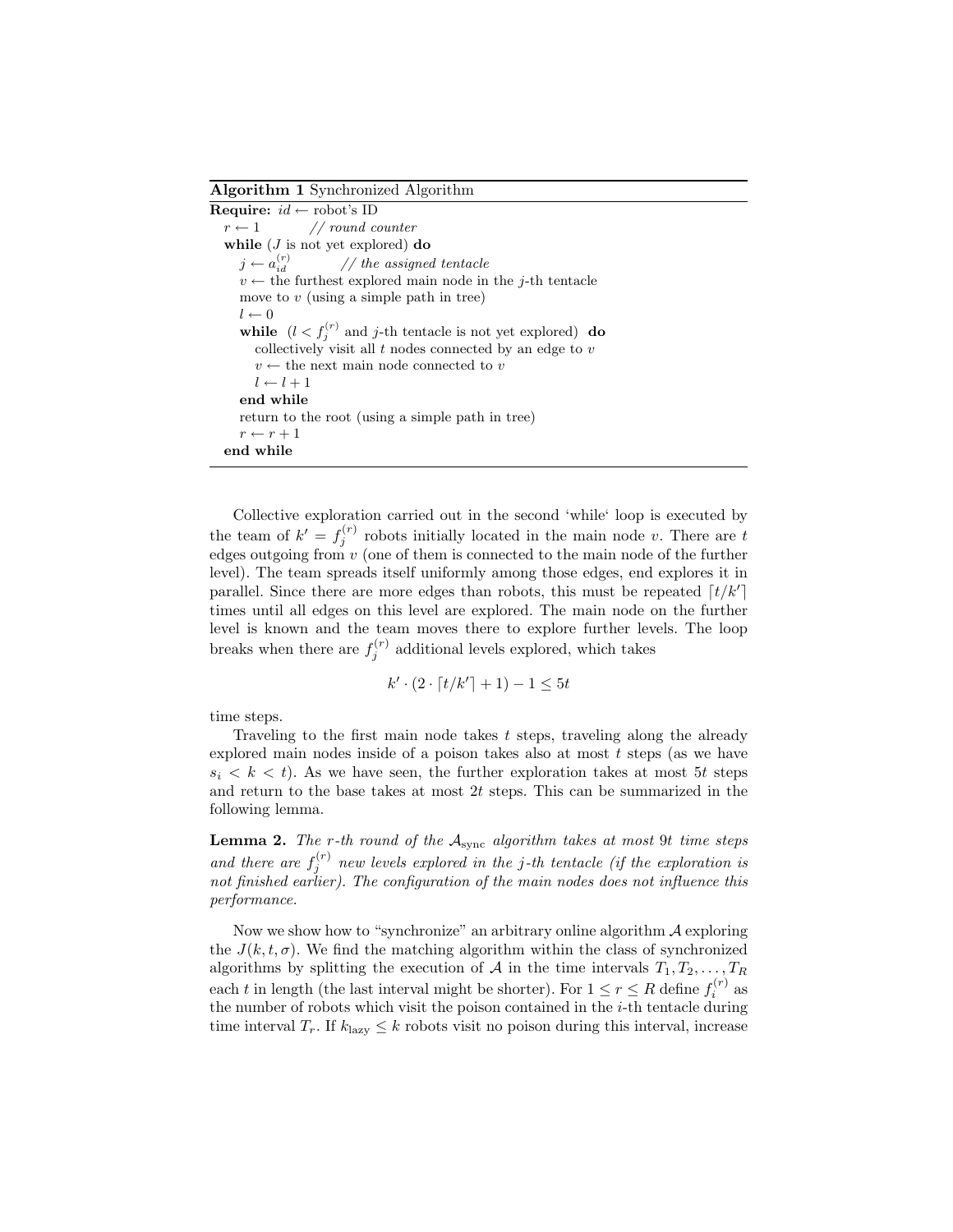$f_i^{(r)}$  for an arbitrary i by  $k_{\text{lazy}}$ . Observe that no robot can visit two poisons during one time interval, and thus for each r we have  $\sum_i f_i^{(r)} = k$ . We say that the deterministic algorithm A defines the sequence  $f_i^{(r)}$ . If the synchronized algorithm uses the sequence  $f_i^{(r)}$  defined by the A algorithm, then it is called a synchronized algorithm based on  $A$  and we denote it by  $A_{\text{sync}}$ .

**Lemma 3.** If A explores the jellyfish tree J in time T then  $A_{\text{sync}}$  explores the same tree in at most  $\lceil T/t \rceil$  rounds.

*Proof.* The A algorithm consecutively uses at most  $f_j^{(1)}, f_j^{(2)}, \ldots, f_j^{(R)}$  robots to explore the j-th tentacle in the time interval  $T_1, \ldots, T_R$  (where  $R = \lceil T / t \rceil$ ). Let s be the size of the poison in this tentacle. The poison contains st edges and each has to be traversed by a robot thus

$$
\sum_{r=1}^R (t \cdot f_j^{(r)}) \ge t \cdot s ,
$$

where  $t \cdot f_j^{(r)}$  is a maximal number of edges which can be traversed in t steps by  $f_j^{(r)}$  robots.

In  $A_{\text{sync}}$  algorithm there are exactly  $f_j^{(r)}$  robots exploring the *j*-th tentacle in the *r*-th round, and they make progress of  $f_j^{(r)}$  additional levels. Summing up all rounds we have  $\sum_{r=1}^{R} f_j^{(r)}$  levels explored. We know that this sum is at least s, and thus  $A_{\text{sync}}$  completely explores this tentacle in R rounds.

Since  $j$  was arbitrarily chosen this holds for an arbitrary tentacle, which means that the whole jellyfish tree will be also explored by  $\mathcal{A}_{\text{sync}}$  in  $R = \lfloor T/t \rfloor$ rounds.  $\Box$ 

Let  $\mathcal{C}_{\mathcal{A}}[J]$  and  $\mathcal{C}_{\mathcal{A}_{\text{sync}}}[J]$  be the time the algorithms  $\mathcal{A}$  and  $\mathcal{A}_{\text{sync}}$  need for the exploration of J. By Lemma 3 the  $\mathcal{A}_{\text{sync}}$  algorithm explores J in  $[\mathcal{C}_{\mathcal{A}}[J]/t]$ rounds, and each round takes at most  $9t$  time steps (Lemma 2). We have  $\mathcal{C}_{\mathcal{A}_{\text{sync}}}[J] \leq 9t \cdot [\mathcal{C}_{\mathcal{A}}[J]/t] \leq 18 \cdot \mathcal{C}_{\mathcal{A}}[J]$ . The synchronization results in only a constant factor increase in the time of an algorithm exploring an arbitrary Jellyfish tree.

**Lemma 4.** Let A be the algorithm using k robots to explore  $J := J(k, t, \sigma)$ Jellyfish tree (with arbitrarily  $\sigma$  and t). There holds

$$
\mathcal{C}_{\mathcal{A}_{\text{sync}}}[J] \leq 18 \cdot \mathcal{C}_{\mathcal{A}}[J]
$$

where  $A_{\text{sync}}$  is a synchronized algorithm based on  $A$ .

Now, we show how the adversary reorders the sizes of poisons for  $A_{\text{sync}}$  to make the exploration harder. If the online exploration is hard for  $A_{\text{sync}}$ , it is also hard for  $A$  (by Lemma 4). Consider one round of a synchronized algorithm  $\mathcal{A}_{\text{sync}}$  and assume that the decision on the size of a group assigned to a particular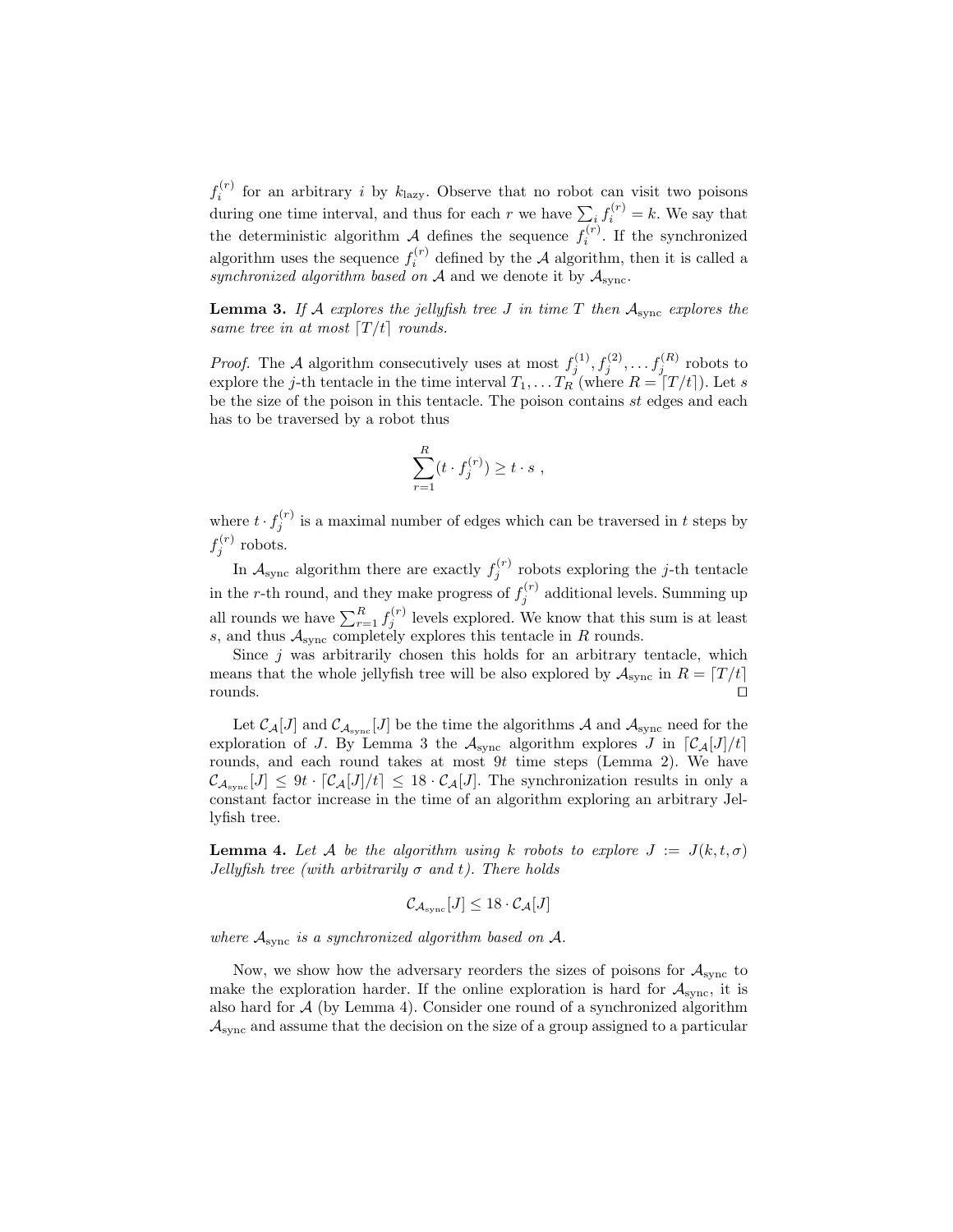poison for this round is already made. The adversary orders the poison's size in such a way that large groups of robots get small-sized poisons and small groups of robots get large-size poisons. More precisely, if we sort groups of robots in an increasing order of their sizes, the (still unexplored) assigned poisons are sorted in a decreasing order of their sizes.

If after this round some poison with id i gets fully explored and then  $\sigma(i)$  gets fixed. All remaining (not fully explored) poisons are subject to reordering done at the beginning of the next round. As the adversary reorders sizes of (not fully explored) poisons, it partially defines permutation  $\sigma_A$ , which gets fully defined at the end of the exploration.

In Lemma 5, we show that the adversarial order of poison's size increases the exploration time for the algorithm  $A_{\text{sync}}$  based on algorithm A. We prove that the progress of an exploration done by  $A_{\text{sync}}$  (measured by the deepest visited node) is small, assuming that the Jellyfish tree is constructed on the permutation  $\sigma_A$  defined above.

**Lemma 5.** At the end of the r-th round of algorithm  $A_{\text{sync}}$  no node at distance greater than  $y^{(r)} := t + \lfloor (2 \log k)^r \rfloor$  from the root is visited (where k is large, at least  $\log k \geq 5$ ).

*Proof.* Assume that v is visited in the first round and it is at distance  $t +$  $\lceil 2 \log k \rceil + 1 \geq t + 11$  from the root. The node v lies within the poison of the j-th tentacle and there are  $f_j^{(1)} \geq 11$  robots exploring this poison of size  $s \geq 11$  in this round. There are at least  $k/2$  tentacles which contain a poison smaller than 11 and each of them is also explored by at least 11 robots (adversarial order of poison's size). This gives  $11 \cdot k/2 > k$  robots exploring the smallest tentacles in this round.

Assume that at the beginning of the round  $r > 1$  (at the end of the round  $r-$ 1) there is no visited node which lies deeper than at distance  $y^{(r-1)}$ . Furthermore, assume that all nodes up to the distance  $y^{(r-1)}$  are already visited. Now the algorithm declares the distribution  $f_i^{(r)}$  for this round and the adversary sorts tentacles in a reversed order of their sizes to an order of  $f_i^{(r)}$ .

Assume that there is a node  $v$  which is visited before the end of this round and lies at the distance  $y^{(r)} + 1$  from the root. The node v is contained in the j-th tentacle for which  $A_{\text{sync}}$  has had many robots exploring it during the round r. Certainly,  $A_{\text{sync}}$  needs much "exploration power" to rapidly explore many levels during one round. To explore additional  $y^{(r)} - y^{(r-1)}$  levels of the j-th tentacle, algorithm  $\mathcal{A}_{\text{sync}}$  needs  $f_j^{(r-1)} \geq y^{(r)} - y^{(r-1)}$  robots, and therefore we have

$$
f_j^{(r-1)} \ge (\log k)^{r-1} \cdot (2 \log k - 2) .
$$

For  $i = \lceil k/\log k \cdot 1/(2 \log k)^{r+1} \rceil$  we have  $s_i \leq y^{(r)}$  and for  $i' = \lfloor k/\log k \cdot 1/(2 \log k)^{r+1} \rceil$  $1/(2 \log k)^r$  we have  $s_{i'} \ge y^{(r-1)}$  and so there are at least

$$
i'-i \ge \frac{k}{\log k \cdot (2\log k)^{r-1}} \cdot (1 - 1/\log k)
$$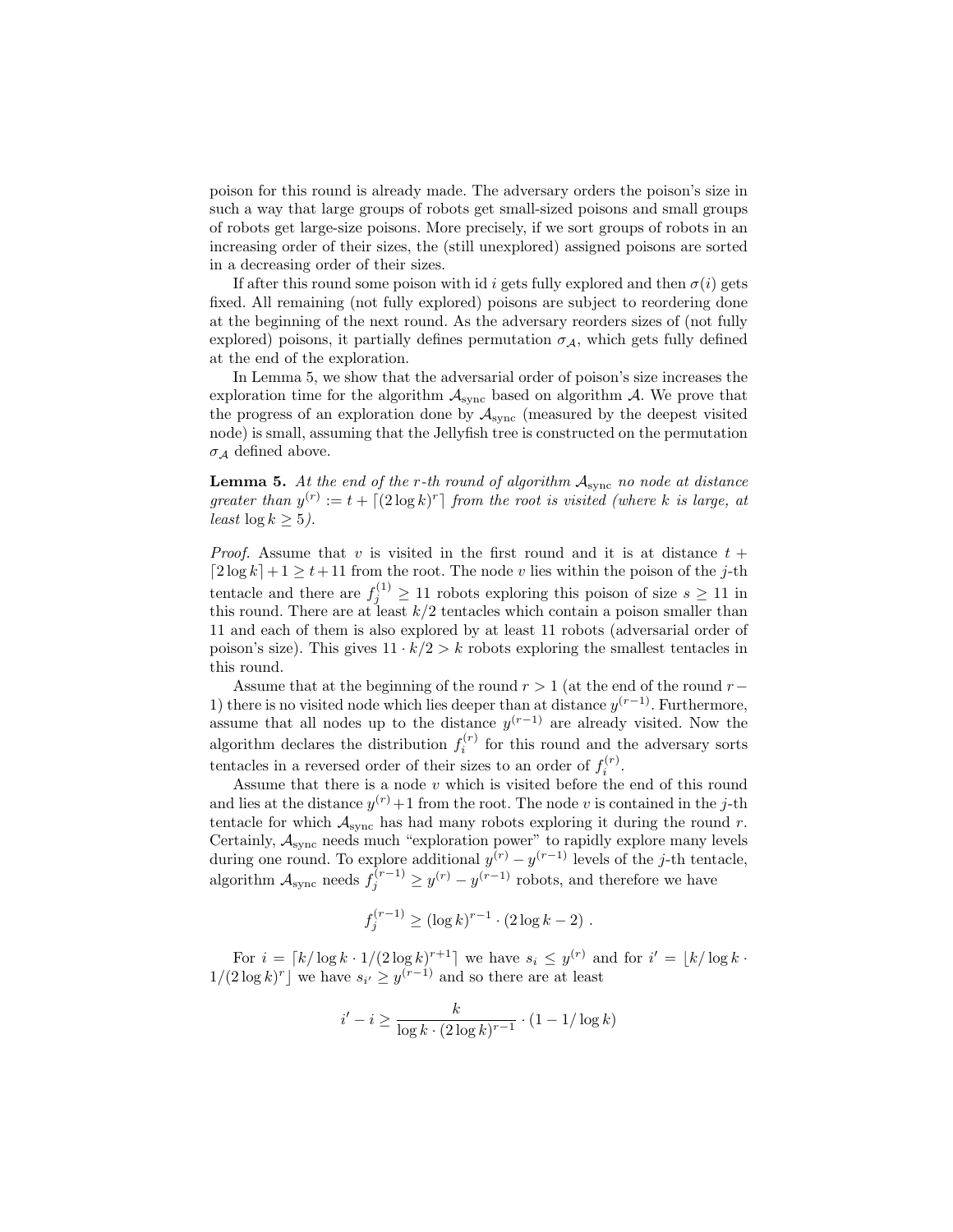tentacles which end between levels  $y^{(r-1)}$  and  $y^{(r)}$ . All those tentacles have at least  $f_j^{(r-1)}$  robots assigned to them in this round (because the adversary has sorted the tentacles in a reversed order). This means that there were at least

$$
f_j^{(r)} \cdot (i'-i) \ge k \cdot (2 - 4/5) > k
$$

robots exploring tree in the r-th round. This contradicts the fact that  $\mathcal{A}_{\text{sync}}$  uses only  $k$  robots to explore the Jellyfish tree.

Using Lemma 5 we know that in the r-th round the algorithm  $A_{\text{sync}}$  makes only a small progress. If the largest poison (containing a poison of size  $k/\log k)$ is explored in the R-th round then  $y^{(R)} \ge t + k/\log k$ . It means that  $(\log k)^R \ge$  $k/\log k$  and so

$$
R = \Omega\left(\frac{\log k}{\log \log k}\right) ,
$$

where each round takes  $\Theta(t)$  time steps.

The algorithm  $\mathcal A$  is at most 18 times faster than  $\mathcal A_{\text{sync}}$  by the exploration of  $J(t, k, \sigma_A)$  (see Lemma 4) and thus A needs also  $\Omega\left(t \cdot \frac{\log k}{\log \log k}\right)$  time steps. On the other hand, from Lemma 1 we know that  $O(t)$  steps suffice to explore this tree. Since we have chosen  $A$  to be the arbitrary algorithm using k robots for the collective graph exploration we have proved the following theorem:

**Theorem 1.** For every online exploration algorithm  $\mathcal A$  using k robots there exists a graph for which the total time of the exploration is at least

$$
\Omega\left(\frac{\log k}{\log \log k}\right)
$$

longer than the optimal time needed to explore this graph offline by k robots.

# 4 Algorithm for the Energy Model

In this section we consider a tree  $T = (E, V)$  rooted at  $v_0 \in V$  consisting of n uniform labeled edges and  $D$  in height measured by the number of edges on the longest path from  $v_0$  to a leaf. All k robots with an unique ID drawn from the set  $1, 2, \ldots, k$  are initially placed in  $v_0$ . Robots can communicate when they are in the same node and a goal of such a team is to jointly explore the unknown tree.

Assume that whenever a robot traverses an edge, it incurs a cost of one energy unit. We are interested in costs of the exploration defined as the maximal energy used by a robot. Once again we compare the cost of the online algorithm to the cost of the optimal offline algorithm to obtain competitive ratio. In [14] the lower bound of 3/2 as well as 8-competitive online algorithm exploring tree using a team of k robots were shown. Here we improve this result by introducing  $4-2/k$ competitive algorithm. This confirms that the energy model is strictly weaker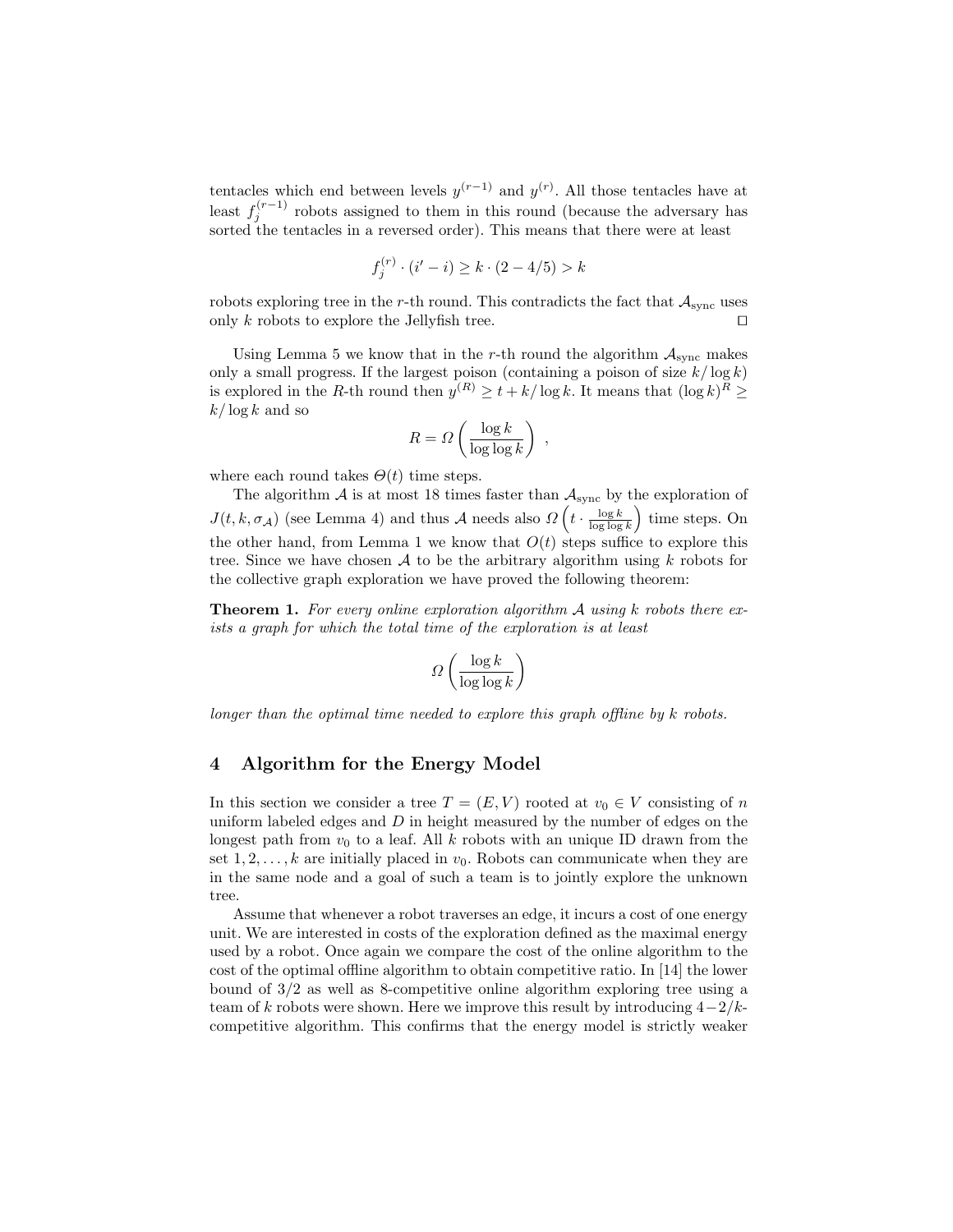than the time model for which the first non-constant lower bound is presented in the previous section.

In the energy model robots do not care about an overall time of the exploration. In some situations halting and waiting for a new information may be more desirable for a robot than further exploration. This is exactly what happens in our algorithm. We have a group of k robots  $(R_1, R_2, \ldots R_k)$  and during a round, there is only one robot which is active. All other robots are waiting in the root  $v_0$  of the tree. The active robot first goes to the node where the robot active in the previous round has given up its exploration. Then it continues this exploration for a certain number of steps, and finally returns to the root  $v_0$ . The algorithm is described in details on the Fig. 2.

#### Algorithm 2 PushDfs

```
h \leftarrow 1r \leftarrow 1e_i \leftarrow 0 for all 1 \leq i \leq kwhile (T is not yet explored) do
id \leftarrow argmin\{e_i : 1 \leq i \leq k\}R_{id} travels to v_{r-1}e \leftarrow 0repeat
   R_{id} follows a DFS step
   e \leftarrow e + 1h \leftarrow height of the visited subtree
until (e \geq 2h)h_r \leftarrow hv_r \leftarrow actual position of R_{id}R_{id} returns to v_0 //this takes at most h_r edges
e_{id} \leftarrow e_{id} + |path(v_0, v_{r-1})| + 2h_r + |path(v_r, v_0)|r \leftarrow r + 1end while
```
The "while" loop corresponds to one round r, and there is only one robot  $R_{id}$ which moves during this round. Variable  $h_r$  denotes the height of the subtree visited by a robot in all rounds from 1 through  $r$  and the variable  $e_i$  holds the energy used so far by the *i*-th robot.

In the r-th round, the active robot first travels to the node  $v_{r-1}$  at which the previous robot stopped exploring (it takes at most  $h_{r-1}$  energy units). Then it continues to traverse consecutive DFS edges ("repeat" loop) until it collects  $2h$ of it, where h is the height of the subtree visited by any robot (also the actual active one) so far. During this loop the robot traverses  $2h_r$  edges and then finally returns to  $v_0$  (which certainly takes at most  $h_r$  energy units). This gives us an upper bound of  $h_{r-1} + 3h_r$  on the energy used by a robot during the round r. In the first round  $(r = 1)$  active robot is the first working robot ever, so it uses only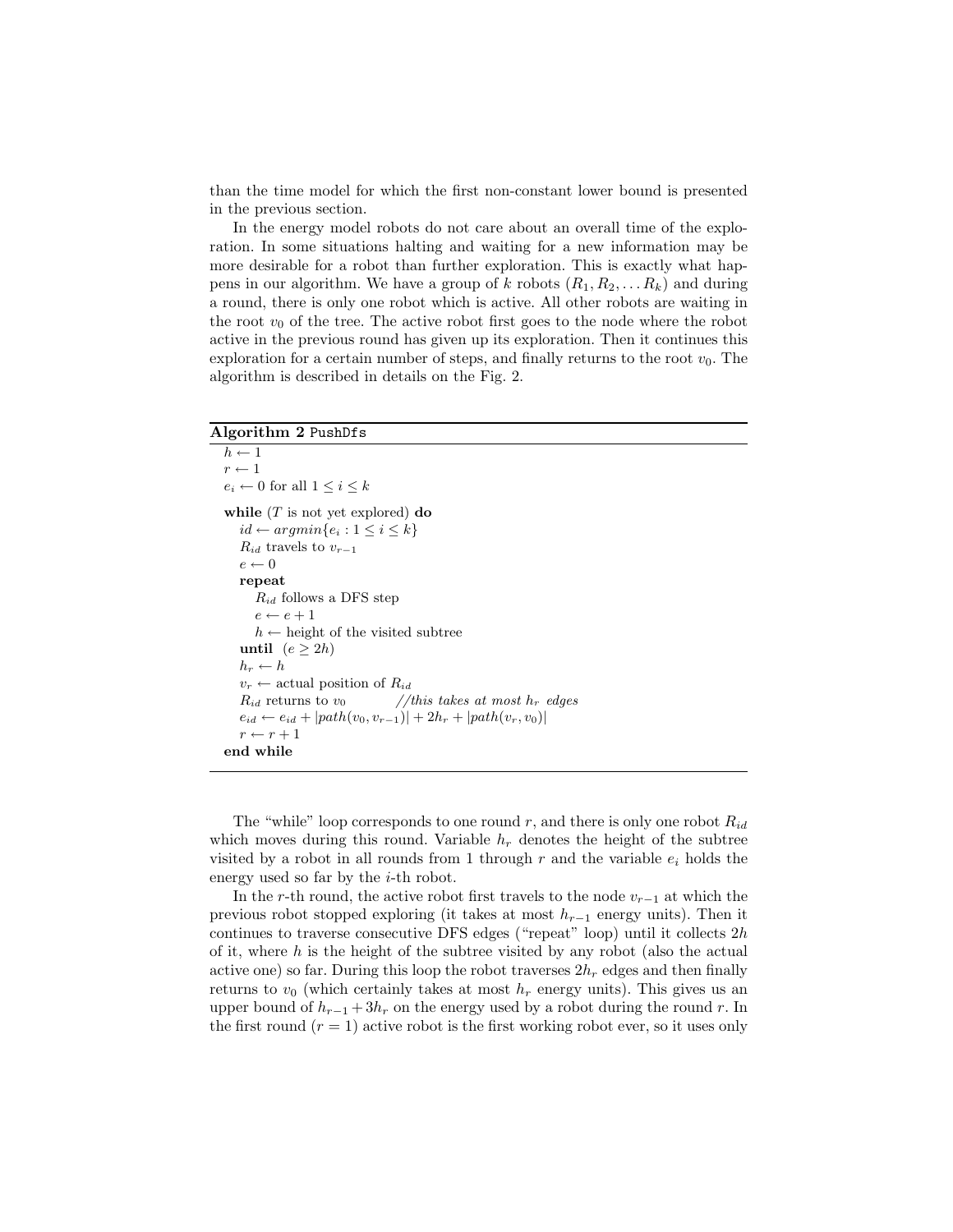$0 + 3h_1$  energy units (we lay  $h_0 = 0$ ). The last round q is perhaps shorter and it takes  $h_{q-1} + w$  because a robot gets to the root already during the "repeat" loop and thus does not have to pay any extra costs for the return.

Let  $e_i$  be the energy of the robot  $R_i$  after completely exploring the tree and  $E = \sum_{i=1}^{k} e_i$  be the total energy used by all robots. We have

$$
E \le 3h_1 + \sum_{r=2}^{q-1} (h_{r-1} + 3h_r) + h_{q-1} + w = 4 \cdot \sum_{r=1}^{q-1} h_r + w
$$

as the upper bound for this energy. On the other hand we know that the robot active in the round  $r \leq q-1$  has done exactly  $2h_r$  steps of the DFS tour (the last one exactly  $w$  steps), which for the whole tree takes exactly  $2n$  energy units. It must be that  $\left(\sum_{i=r}^{q-1} 2h_r\right) + w = 2n$  and thus we have

$$
E \le 4n \le 2k \cdot OPT
$$

where  $OPT$  is the energy cost of the optimal offline exploration. Indeed,  $OPT \geq$  $2n/k$  since there are n edges and each has to be traversed twice by at least one robot.

Let  $e_{\min} = min\{e_i : 1 \le i \le k\}$  and  $e_{\max} = max\{e_i : 1 \le i \le k\}$ be respectively the minimal and the maximal energy used by robots  $R_{\text{min}}$  and  $R_{\text{max}}$ . One tour during a round takes at most  $h_{q-1} + 3h_q \le D + 3D = 4D$ energy units of an active robot. The active robot is chosen to be the one with the smallest energy used so far and therefore we have  $e_{\text{max}}-e_{\text{min}} \leq 4D$ . Certainly  $OPT \geq 2D$ , because there is at least one robot which has to reach the furtherest leaf at distance  $D$  and return to  $v_0$ . This results in the upper bound

$$
e_{\max} - e_{\min} \leq 2 OPT \; .
$$

Knowing the span of values of the elements of the sequence  $e_i$  we can use the following upper bound on the maximal value

$$
e_{\max} \le \frac{\sum_{i=1}^{k} e_i - (e_{\max} - e_{\min})}{k} + (e_{\max} - e_{\min})
$$

and therefore we obtain

$$
e_{\max} \le \frac{2k \cdot OPT}{k} + (1 - 1/k) \cdot 2OPT \le (4 - 2/k) \cdot OPT \; .
$$

This analysis can be slightly improved (at the cost of readability) but it also can be proved that the competitive ratio of this algorithm asymptotically converges to 4.

**Theorem 2.** The PushDfs algorithm explores an arbitrary tree and obtains the competitive ratio of at most  $4 - 2/k$  for the online energy model.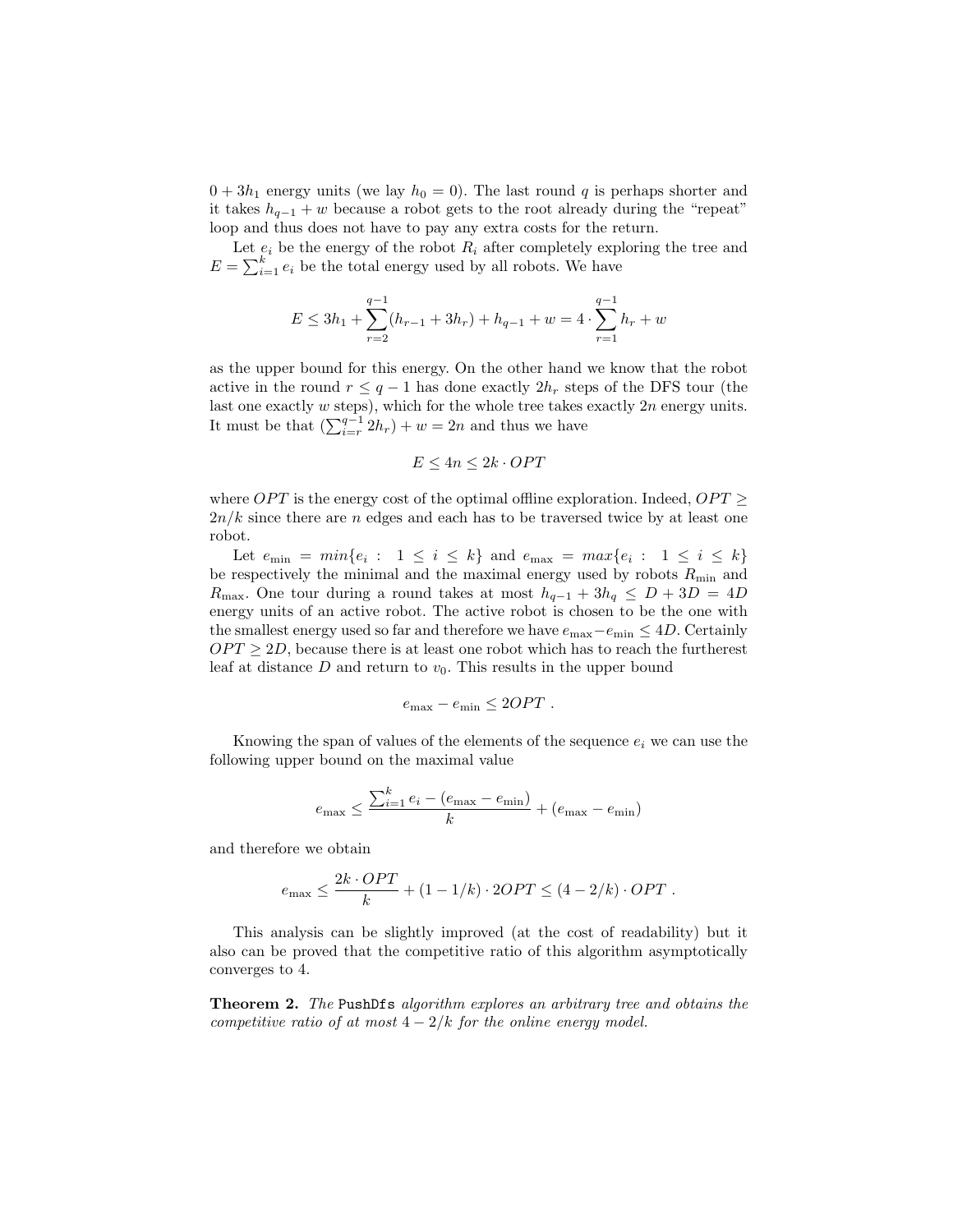# 5 Conclusions

We have presented the lower bound of  $\Omega(\log k/\log \log k)$  for a competitive ratio in the time model of the exploration. This is a significant improvement over the recent  $2 - 1/k$  lower bound presented in [12]. The best algorithms for trees achieve a competitiveness of  $O(k/\log k)$  and  $O(\sqrt{D})$  (for sparse trees) which leaves a wide area for further research. Moreover, our result proofs that the lack of a map is essentially harmful in the time related online graph exploration problem (and this remains even when we restrict ourself only to trees).

For the energy cost model there is an online algorithm with constant competitive ratio for trees. Using a simple algorithm the team of  $k$  robots can explore a tree using only  $4-2/k$  times the energy of the offline solution. This does not match yet the lower bound of 3/2 presented in [14].

# References

- 1. Betke, M., Rivest, R.L., Singh, M.: Piecemeal learning of an unknown environment. In: Proc. of the 6th Annual ACM Conference on Computational Learning Theory (COLT 1993), Association for Computing Machinery (1993) 277–286
- 2. Bender, M., Slonim, D.: The power of team exploration: two robots can learn unlabeled directed graphs. In: Proc. of the 35th Annual Symposium on Foundations of Computer Science (FOCS 1994), IEEE Computer Society (1994) 75–85
- 3. Bender, M.A., Fern´andez, A., Ron, D., Sahai, A., Vadhan, S.: The power of a pebble: Exploring and mapping directed graphs. Information and Computation 176 (2005) 1–21
- 4. Fleischer, R., Trippen, G.: Exploring an unknown graph efficiently. In: Proc. of the 13th Annual European Symposium on Algorithms (ESA 2005), Springer Verlag (2005) 11–22
- 5. Dessmark, A., Pelc, A.: Optimal graph exploration without good maps. Theoretical Computer Science 326 (2004) 343–362
- 6. Gasieniec, L., Pelc, A., Radzik, T., Zhang, X.: Tree exploration with logarithmic memory. In: Proc. of ACM-SIAM Symp. on Discrete Algorithms (SODA 2007). (2007)
- 7. Dobrev, S., Flocchini, P., Kralovic, R., Ruzicka, P., Prencipe, G., Santoro, N.: Black hole search in common interconnection networks. Networks 47 (2006) 61–71
- 8. Dobrev, S., Flocchini, P., Prencipe, G., Santoro, N.: Searching for a black hole in arbitrary networks: optimal mobile agent protocols. In: Proc. of the 21st Annual Symposium on Principles of Distributed Computing (PODC '02). (2002) 153–162
- 9. Dessmark, A., Fraigniaud, P., Kowalski, D., Pelc, A.: Deterministic rendezvous in graphs. Algorithmica 46 (2006) 69– 96
- 10. Sugihara, K., Suzuki, I.: Distributed algorithms for formation of geometric patterns with many mobile robots. Journal of Robotic Systems **13** (1996) 127–139
- 11. Das, S., Flocchini, P., Nayak, A., Santoro, N.: Distributed exploration of an unknown graph. In: Proc. of the Structural Information and Communication Complexity (SIROCCO 2005), Springer Verlag (2005) 99–114
- 12. Fraigniaud, P., Gasieniec, L., Kowalski, D., Pelc, A.: Collective tree exploration. Networks 48 (2006) 166–177